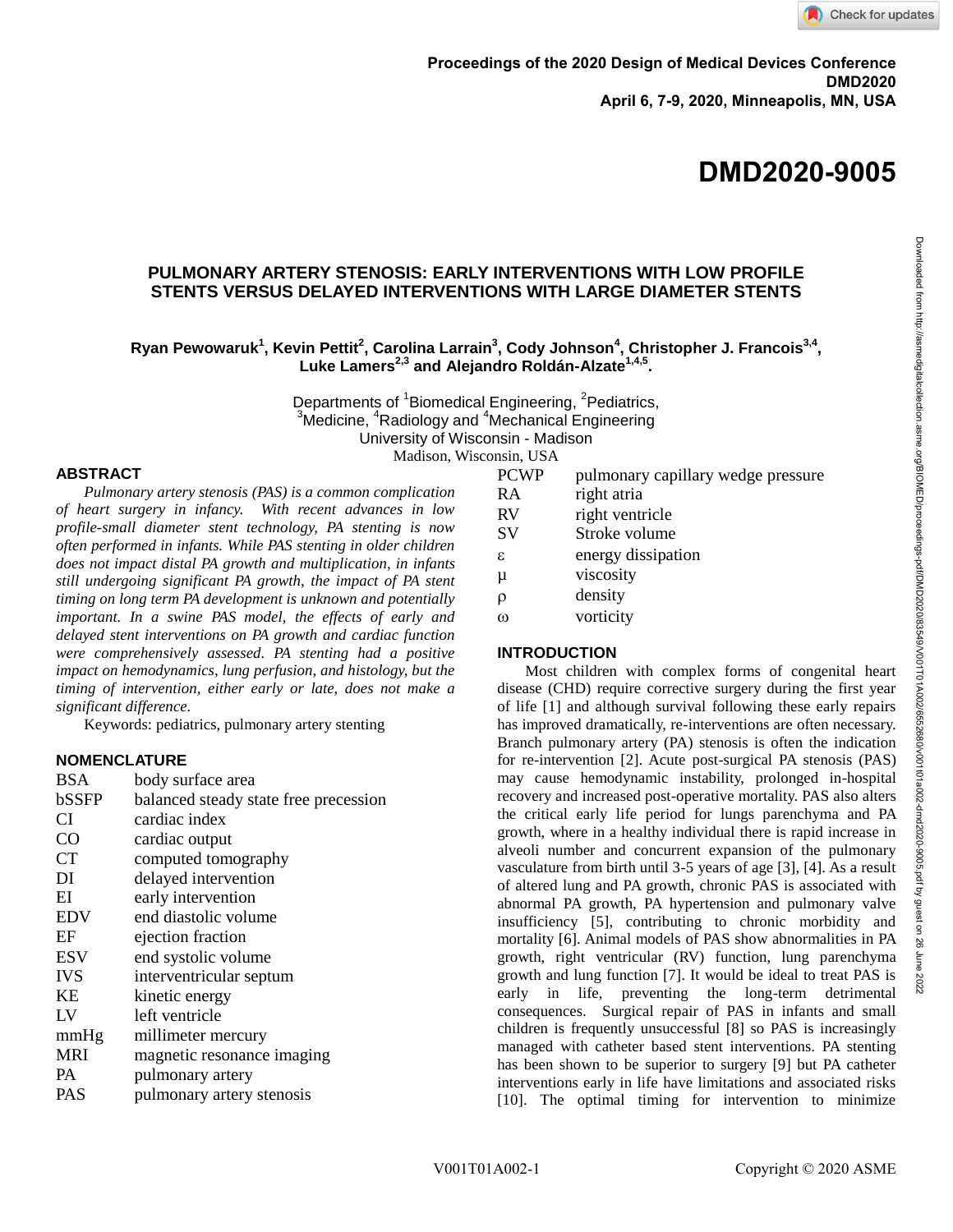complications and maximize normal lung development and PA growth remains unclear.

Given the critical importance of normal pulsatile pulmonary blood flow for PA development it is assumed that interventions performed earlier during the developmental phase would be superior to interventions performed later, when PA multiplication is no longer possible. Prior studies have documented the acute [11] and chronic [7] effects of early PA interventions in animal models however, no published studies compare outcomes of early versus delayed intervention for PAS, highlighting a significant gap in our knowledge. With the development of new stent technologies with low profile delivery systems and capabilities for expansion from small implant diameters to adult size, catheter interventions are now being performed in smaller children without knowledge of ultimate consequences. There is a critical need to understand the impact of timing of intervention for PAS on eventual PA development. This project defines the anatomic and physiologic consequences of untreated moderate PAS in a swine model [7] and compares lung and PA development and growth as well as hemodynamics and cardiac function following early and delayed catheter interventions. Our hypothesis is that an early stent intervention will lead to improved PA development and cardiac function compared to a delayed intervention.

## **MATERIALS AND METHODS**

18 male swine were assigned to four groups: sham  $(n=4)$ , untreated left PAS (LPAS,  $n=4$ ), delayed intervention (DI, n=5) and early intervention (EI, n=5). LPAS, DI and EI had proximal LPAS created at 2 weeks age  $(5\pm 1 \text{ kg})$ . DI had stenting at 10 weeks (32±9 kg) with 10-12mm diameter stents (EV3 1610 DS). EI had LPA stenting at 5 weeks  $(5\pm 1 \text{ kg})$  with low profile 6-7mm diameter stents (Valeo) and stent dilation at 10 weeks. The aim of the 10 week catheterization was to dilate the LPA stent to match the distal LPA diameter. All groups underwent right heart catheterization with dobutamine perfusion, CT, MRI and histology at 20 weeks  $(55\pm9 \text{ kg})$ . The Institutional Animal Care and Use Committee of the University of Wisconsin reviewed and approved this protocol. The experimental timeline is shown in Figure 1.

PA diameters were measured from CT angiograms at the



**FIGURE 1**: Experimental timeline showing delayed and early intervention sequences

proximal LPA (stenosis/stent location), the LPA/RPA and the LPA/RPA first-order branches at consistently identified locations. PA dimensions are normalized to the aorta diameter measured at the diaphragm.

From a balanced steady state free precesion (bSSFP) MRI sequence, short axis images are segmented to calculated end systolic and end diastolic ventricular volumes (ESV and EDV respectively), ejection fraction (EF) and cardiac output (CO). All ventricular volumes are normalized to body surface area (BSA) which is calculated from bodyweight. Cardiac index (CI) is CO normalized by BSA.

Lung perfusion is quantified using four dimensional flow sensitive MRI (4D Flow MRI), a technique that measures the three components of blood flow velocity within a volume.

4D Flow MRI is also used to analyze ventricular flow dynamics. Kinetic energy (KE), vorticity  $(\omega)$  and energy dissipation rate  $(\varepsilon)$  are calculated from the following equations

$$
KE = \frac{1}{2}\rho \mathbf{u}^2 \tag{1}
$$

$$
\boldsymbol{\omega} = \nabla \times \boldsymbol{u} \tag{2}
$$

 $\varepsilon = 2\mu(S)^2$ (3) where  $\rho$  is blood density,  $\nabla \times$  is curl,  $\mu$  is blood viscosity and *S* is the strain rate tensor. Results are non-dimensionalized to account for variance in CO and ventricle size.

Data are reported as mean  $\pm$  standard error. In normally distributed data, statistical comparisons between groups were made by ANOVA with Tukey's honestly significant difference procedure used for post hoc comparisons. When data were not normally distributed, comparisons were made using the nonparametric Kruskal-Wallis test.

#### **RESULTS**

EI and DI restored LPA pulsatility and had normal RV pressure at baseline and with dobutamine perfusion (Table 1). Pressure gradients across stents were insignificantly higher for EI versus DI ( $p = 0.14$ ). EI and DI improved, but did not normalize, left lung perfusion. EI and DI both trended towards increased CI, smaller RV volumes and increased RV EF compared to sham and LPAS. No differences were found for RV mass (RV/LV+IVS).

For EI and DI, the stent and LPA adjacent to the stent did not reach normal size but were larger than LPAS (Figure 2). Distal LPA and LPA branches were similar for sham, EI and DI but larger than LPAS. No differences were found for RPA and RPA branch diameters.

Time curves of non-dimensional KE, vorticity and energy dissipation rate are shown along with systolic and diastolic peak KE, average vorticity and average energy dissipation rate in Figure 3. LPAS trended towards higher KE, vorticity and energy dissipation rate in both ventricles. No differences between EI, DI and sham were found.

From histology there was a trend towards increased medial wall thickness in small arteries of the left lung in LPAS. Bronchial artery infiltration of the left lung was increased in LPAS compared to EI and DI, and was absent in sham controls. No differences were found for alveolar counts.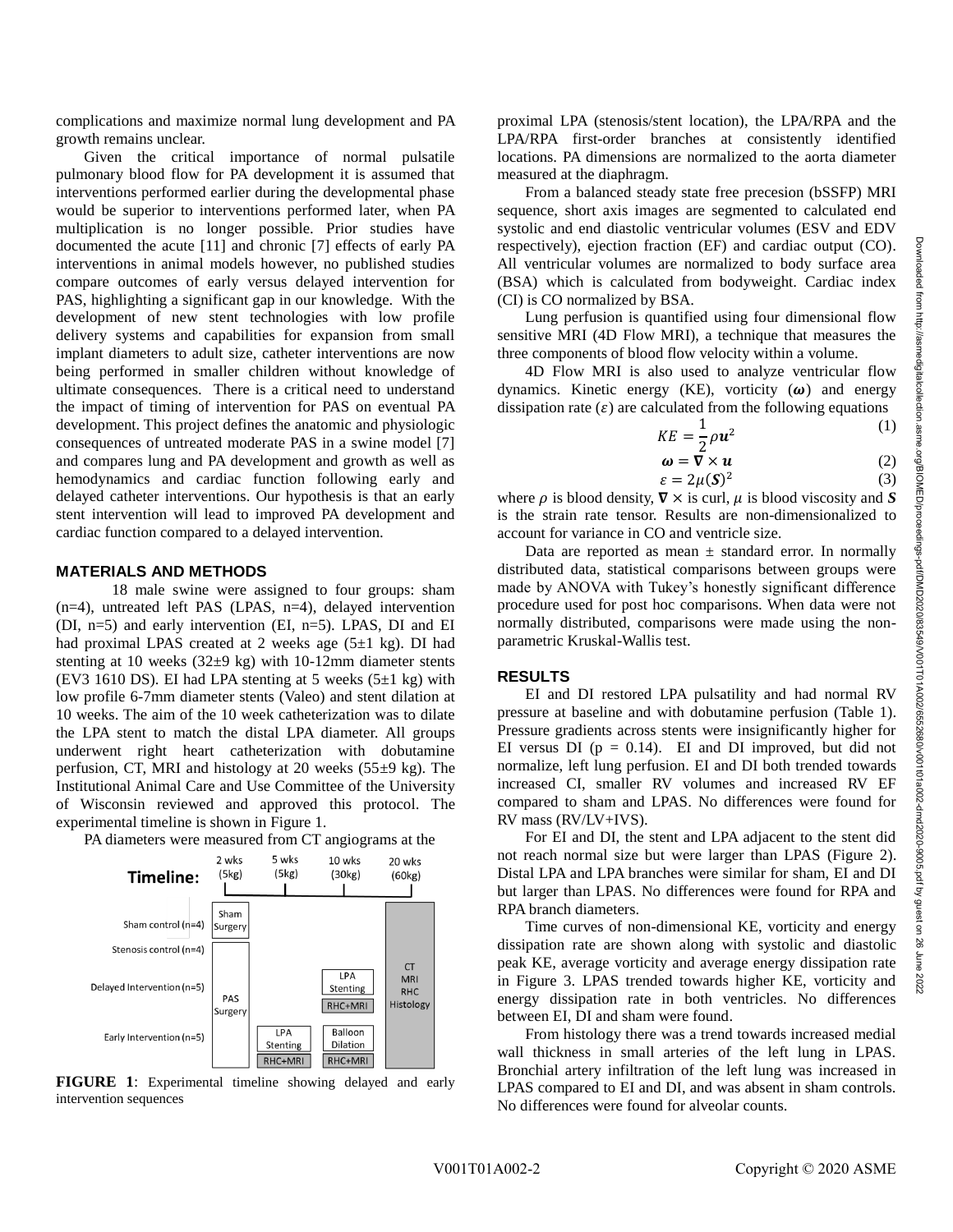|                                                                                                                                                               | Sham $(n=4)$          | LPAS $(n=4)$            | DI $(n=5)$                         | $EI(n=5)$                         |  |  |
|---------------------------------------------------------------------------------------------------------------------------------------------------------------|-----------------------|-------------------------|------------------------------------|-----------------------------------|--|--|
| Body weight (kg)                                                                                                                                              | $56 \pm 3$            | $57 + 2$                | $59 + 3$                           | $48 + 5$                          |  |  |
| Heart rate (BPM)                                                                                                                                              | $84 + 4$              | $83+2$                  | $105 \pm 6$                        | $96 \pm 8$                        |  |  |
| $RV/LV+IVS(g/g)$                                                                                                                                              | $0.42 \pm 0.02$       | $0.40 \pm 0.02$         | $0.41 \pm 0.02$                    | $0.44 \pm 0.02$                   |  |  |
| Mean RA Pressure (mmHg)                                                                                                                                       | $7\pm2$               | $10\pm1$                | $6 \pm 1$ <sup>#</sup>             | $6 \pm 1$ <sup>#</sup>            |  |  |
| RV Pressure (mmHg)                                                                                                                                            | $28 \pm 3 / 7 \pm 2$  | $38 \pm 3* / 10 \pm 1$  | $27\pm2$ <sup>#</sup> / $7\pm1$    | $29\pm1$ <sup>#</sup> / 6 $\pm$ 0 |  |  |
| MPA Pressure (mmHg)                                                                                                                                           | $29\pm2/14\pm2$       | $38\pm3*/17\pm2$        | $25\pm1$ <sup>#</sup> / 13 $\pm$ 0 | $28\pm1$ <sup>#</sup> / 13 $\pm2$ |  |  |
| RPA Pressure (mmHg)                                                                                                                                           | $27 \pm 2 / 15 \pm 2$ | $37 \pm 2* / 18 \pm 2$  | $25\pm2^*/14\pm1$                  | $24\pm2^*/13\pm1$                 |  |  |
| LPA Pressure (mmHg)                                                                                                                                           | $28 \pm 1 / 17 \pm 1$ | $15 \pm 4* / 13 \pm 4$  | $23\pm2^*/14\pm1$                  | $22 \pm 2 / 13 \pm 2$             |  |  |
| Stenosis/Stent<br>Gradient<br>Pressure                                                                                                                        | $1\pm 2$              | $23 \pm 3*$             | $1\pm1$ <sup>#</sup>               | $6 \pm 1^*$                       |  |  |
| (mmHg)                                                                                                                                                        |                       |                         |                                    |                                   |  |  |
| PCWP (mmHg)                                                                                                                                                   | $10\pm1$              | $11\pm3$                | $8\pm1$                            | $7\pm1$                           |  |  |
| RV Pressure with Dobutamine (mmHg)                                                                                                                            | $36\pm 5/6\pm 2$      | $56\pm4\cdot$ / $9\pm1$ | $33\pm2^*/6\pm0$                   | $39\pm3$ <sup>#</sup> / $6\pm1$   |  |  |
| CI (L/min/m <sup>2</sup> )                                                                                                                                    | $2.8 + 0.2$           | $3.2 \pm 0.1$           | $3.7 \pm 0.4$                      | $3.6 \pm 0.3$                     |  |  |
| RV EDV/BSA $(mL/m^2)$                                                                                                                                         | $83+7$                | $98 \pm 10$             | $67 + 5$                           | $76 + 8$                          |  |  |
| RV ESV/BSA $(mL/m^2)$                                                                                                                                         | $50 \pm 6$            | $62 \pm 8$              | $32 \pm 2^*$                       | $38 \pm 6^{\#}$                   |  |  |
| $RV$ SV/BSA (mL/m <sup>2</sup> )                                                                                                                              | $33\pm3$              | $36 \pm 2$              | $35+4$                             | $38 + 4$                          |  |  |
| $RVEF$ (%)                                                                                                                                                    | $40 \pm 3$            | $37+3$                  | $51 \pm 3$                         | $51 \pm 4$                        |  |  |
| Left lung perfusion (%)                                                                                                                                       | $52 + 5$              | $7 + 2*$                | $44\pm3^*$                         | $40{\pm}2^*$                      |  |  |
| .<br>$\sim$ $\sim$ $\sim$<br>$\mathbf{a}$ $\mathbf{a}$ $\mathbf{a}$ $\mathbf{b}$ $\mathbf{a}$ $\mathbf{b}$ $\mathbf{c}$<br>$\mathbf{v}$ $\mathbf{v}$ $\alpha$ |                       |                         |                                    |                                   |  |  |

**Table 1:** Right heart catheterization hemodynamics and cardiac MRI

 $*$  p<0.05 vs sham control,  $*$  p<0.05 vs LPAS control



Proximal LPA diameters show that EI and DI improve but do not normalize stenosis diameter. Adjacent to the stent (measurement location 1) LPA growth is impaired but more distal LPA and LPA branch diameters are normalized by intervention.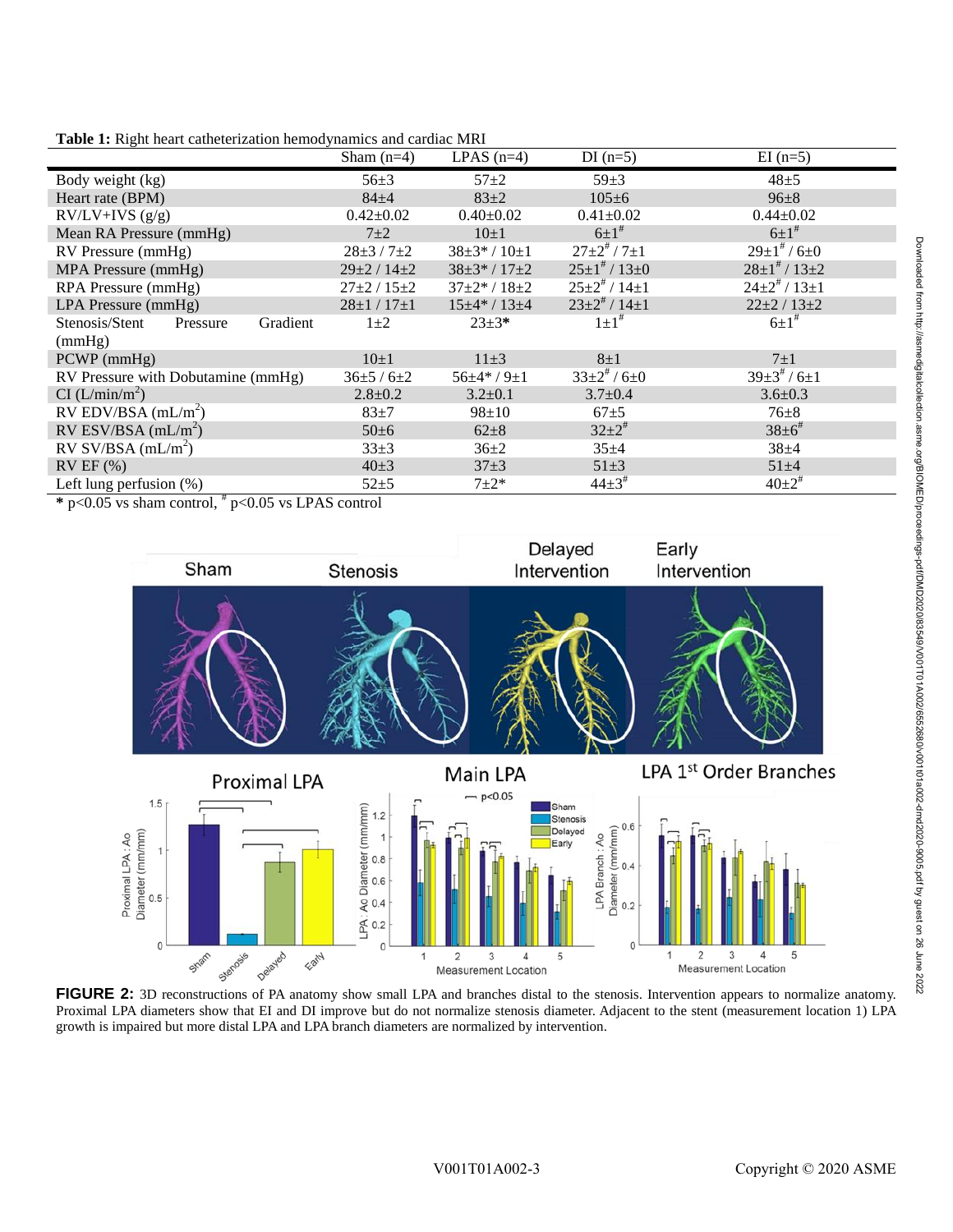

**Figure 3**: Time curves and bar graphs of non-dimensional flow parameters show the LPAS group has abnormal flow in both the RV and the LV. Standard error is not shown on the time curve plots. Row 1: kinetic energy, Row 2: vorticity, Row 3: energy dissipation rate.

#### **DISCUSSION**

The main aim of this study was to assess the effects of early and delayed catheter interventions on pulmonary vascular growth and cardiac function in a swine model of branch PAS. We found stent interventions to be effective for improving PA growth and cardiac function but intervention timing did not affect outcomes.

Pulsatile blood flow to the lungs is an important stimulus for driving growth and multiplication of the pulmonary vasculature and respiratory structures. As PA and alveolar multiplication is only possible early in life the ideal option for PAS management would restore normal pulmonary blood flow and reduce RV afterload as early in life as possible. A previous clinical study of 39 children showed that PAS patients with lower weight at the time of stent implantation showed greater lobar growth but the study did not include infants and 37/39 patients received large diameter stents [12]. This study is the first direct comparison between early interventions with low

profile-small diameter stents and delayed interventions with large diameter stents.

PA stent interventions do not normalize the stenotic site size. The stented region has no potential for somatic growth and at 10 weeks the stent can only be expanded to the current size of distal PA to minimize the risk of vessel dissection. The PA immediately distal to the stent also does not grow normally due to interactions with the stented region [13]. Perfusion of stented lungs is still 10% lower than sham controls and both DI and EI have abnormal histopathology.

Consistent with our prior swine study, CI is elevated in intervention groups [7]. Along with elevated RV EF, this data suggests that in early life the RV adapts to pump against increased afterload and that increased RV function is retained at least until our end study time point. While these results seem at odd with exercise intolerance in PAS patients, elevated CI could be due to impaired gas exchange and respiratory function. Although alveoli counts from histology were not found to be different but we did not measure respiratory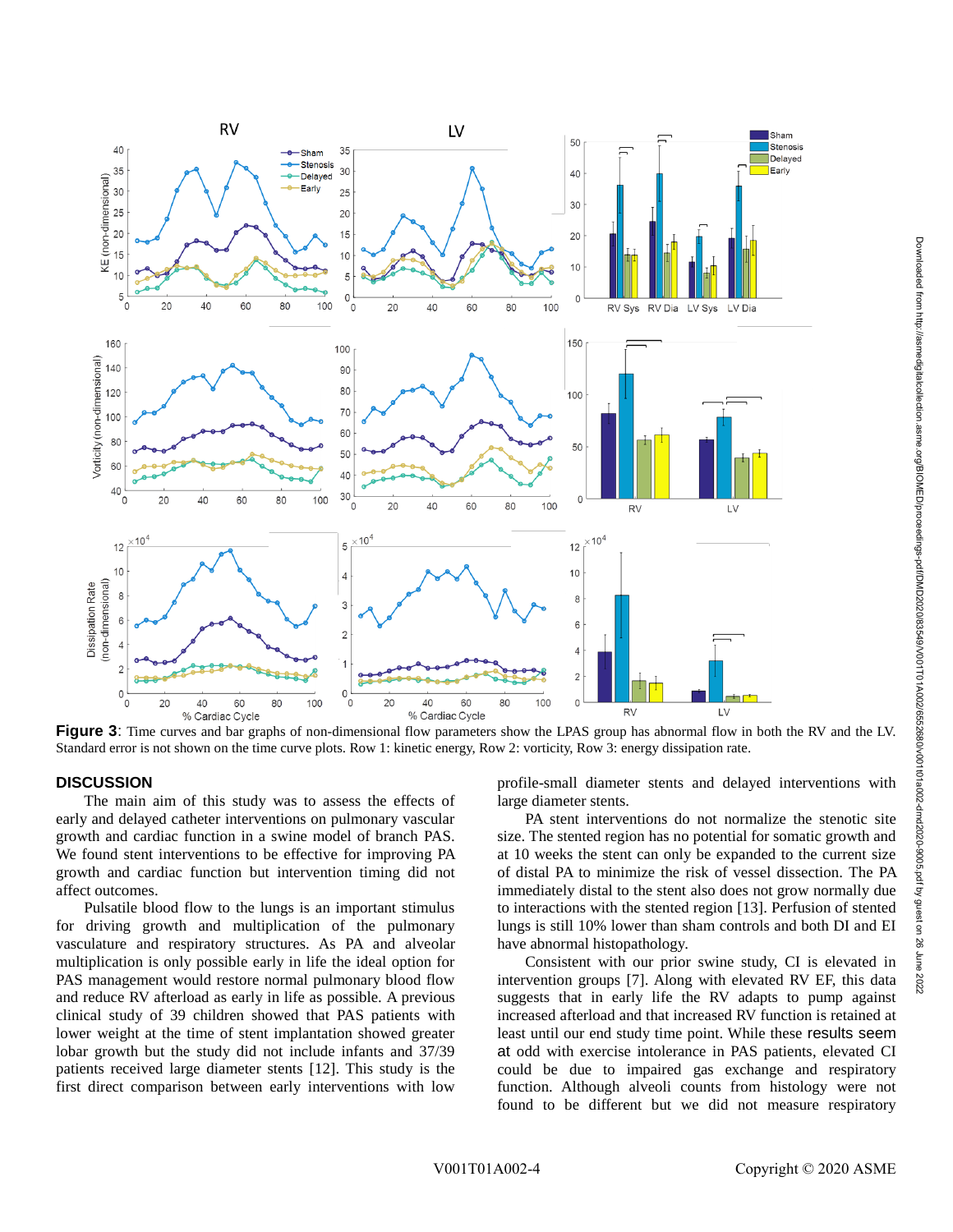function as standard lung functional measurements are difficult in swine. Novel non-invasive imaging techniques of lung function could be employed in future large animal studies of PAS.

 Ventricular flow analysis using 4D Flow MRI is an increasing utilized method for studying ventricular function. Studies have shown KE and vorticity to be altered in a variety of cardiovascular diseases. A recent study showed that ventricular flow assessed with 4D Flow MRI independently predicted 6 minute walk test while EF, LV volumes and biochemical markers of cardiac remodeling did not [14]. In our current study the LPAS group had mildly increased RV pressures which matches clinical PAS symptoms [7], [8]. The PAS group had abnormal and inefficient flow in both the RV and the LV despite normal HR, CI and EF values and only the RV being directly affected by the stenosis. The detection of altered RV and LV flow with only mild pulmonary hypertension underscores the sensitivity of 4D Flow MRI derived biomarkers to detect cardiac dysfunction.

A key limitation of the swine PAS model is that the experimental time course is short compared to humans where PA stents are present for years. The amount of scar tissue development, in-stent stenosis and their subsequent effects on PA growth could be underestimated. This study also only used male swine and cardiovascular sex differences are known to be important.

### **CONCLUSION**

In this swine PAS model, early interventions are not more effective than delayed interventions. While catheter interventions have clear benefits for PA growth, persistent functional and anatomical discrepancies between intervention groups and sham controls exist. These differences include impaired PA growth adjacent to the stent and abnormal lung histopathology.

### **ACKNOWLEDGEMENTS**

 This investigation was supported by the Clinical and Translational Science Award (CTSA) program, through the NIH National Center for Advancing Translational Sciences (NCATS), grant UL1TR002373 (AR, LL and CF) and under the NIH Ruth L. Kirschstein National Research Service Award T32 HL 007936 from the National Heart Lung and Blood Institute to the University of Wisconsin-Madison Cardiovascular Research Center (RP). The content is solely the responsibility of the authors and does not necessarily represent the official views of the NIH.

#### **REFERENCES**

[1] J. I. E Hoffman and R. Christianson, "Congenital Heart Disease in a Cohort of 19,502 Births With Long-Term Follow-Up," *Am. J. Cardiol.*, vol. 42, no. 4, pp. 641–7, 1978.

- [2] J. C. Hirsch, R. S. Mosca, and E. L. Bove, "Complete Repair of Tetralogy of Fallot in the Neonate Results in the Modern Era."
- [3] A. A. Hislop and C. M. Pierce, "Growth of the vascular tree," *Paediatr. Respir. Rev.*, vol. 1, no. 4, pp. 321–328, Dec. 2000.
- [4] A. Hislop, "Developmental biology of the pulmonary circulation," *Paediatr. Respir. Rev.*, vol. 6, no. 1, pp. 35–43, Mar. 2005.
- [5] M. A. Gatzoulis, S. Balaji, S. A. Webber, S. C. Siu, J. S. Hokanson, C. Poile, M. Rosenthal, M. Nakazawa, J. H. Moller, P. C. Gillette, G. D. Webb, and A. N. Redington, "Risk factors for arrhythmia and sudden cardiac death late after repair of tetralogy of Fallot: a multicentre study," *Lancet*, vol. 356, no. 9234, pp. 975– 981, Sep. 2000.
- [6] J. Rhodes, A. Dave, M. C. Pulling, R. L. Geggel, G. R. Marx, D. R. Fulton, and Z. M. Hijazi, "Effect of Pulmonary Artery Stenoses on the Cardiopulmonary Response to Exercise Following Repair of Tetralogy of Fallot," *Am. J. Cardiol.*, vol. 81, no. 10, pp. 1217–1219, May 1998.
- [7] M. L. Bates, P. V Anagnostopoulos, C. Nygard, J. Torgeson, J. Reichert, C. Galambos, M. W. Eldridge, and L. J. Lamers, "Consequences of an early catheterbased intervention on pulmonary artery growth and right ventricular myocardial function in a pig model of pulmonary artery stenosis," *Catheter Cardiovasc Interv*, 2018.
- [8] V. L. Vida, M. Lo Rito, F. Zucchetta, R. Biffanti, M. A. Padalino, O. Milanesi, and G. Stellin, "Pulmonary Artery Branch Stenosis in Patients with Congenital Heart Disease," *J. Card. Surg.*, vol. 28, no. 4, pp. 439– 445, Jul. 2013.
- [9] M. P. O'laughlin, S. B. Perry, J. E. Lock, and C. E. Mullins, "Use of Endovascular Stents in Congenital Heart Disease," *Circulation*, vol. 83, pp. 1923–1939, 1991.
- [10] A. Hallbergson, J. E. Lock, and A. C. Marshall, "Frequency and Risk of In-Stent Stenosis Following Pulmonary Artery Stenting," *Am. J. Cardiol.*, vol. 113, no. 3, pp. 541–545, Feb. 2014.
- [11] S. K. Sathanandam, T. K. S. Kumar, D. Hoskoppal, L. M. Haddad, S. Subramanian, R. D. Sullivan, D. Zurakowski, C. Knott-Craig, and B. R. Waller, "Feasibility and Safety of Unzipping Small Diameter Stents in the Blood Vessels of Piglets," *JACC Cardiovasc. Interv.*, vol. 9, no. 11, pp. 1138–1149, 2016.
- [12] C. M. Takao, H. El Said, D. Connolly, R. K. Hamzeh, and F. F. Ing, "Impact of Stent Implantation on Pulmonary Artery Growth."
- [13] H. Razavi, S. E. Stewart, C. Xu, H. Sawada, S. Y. Zarafshar, C. A. Taylor, M. Rabinovitch, and J. A. Feinstein, "Chronic effects of pulmonary artery stenosis on hemodynamic and structural development of the